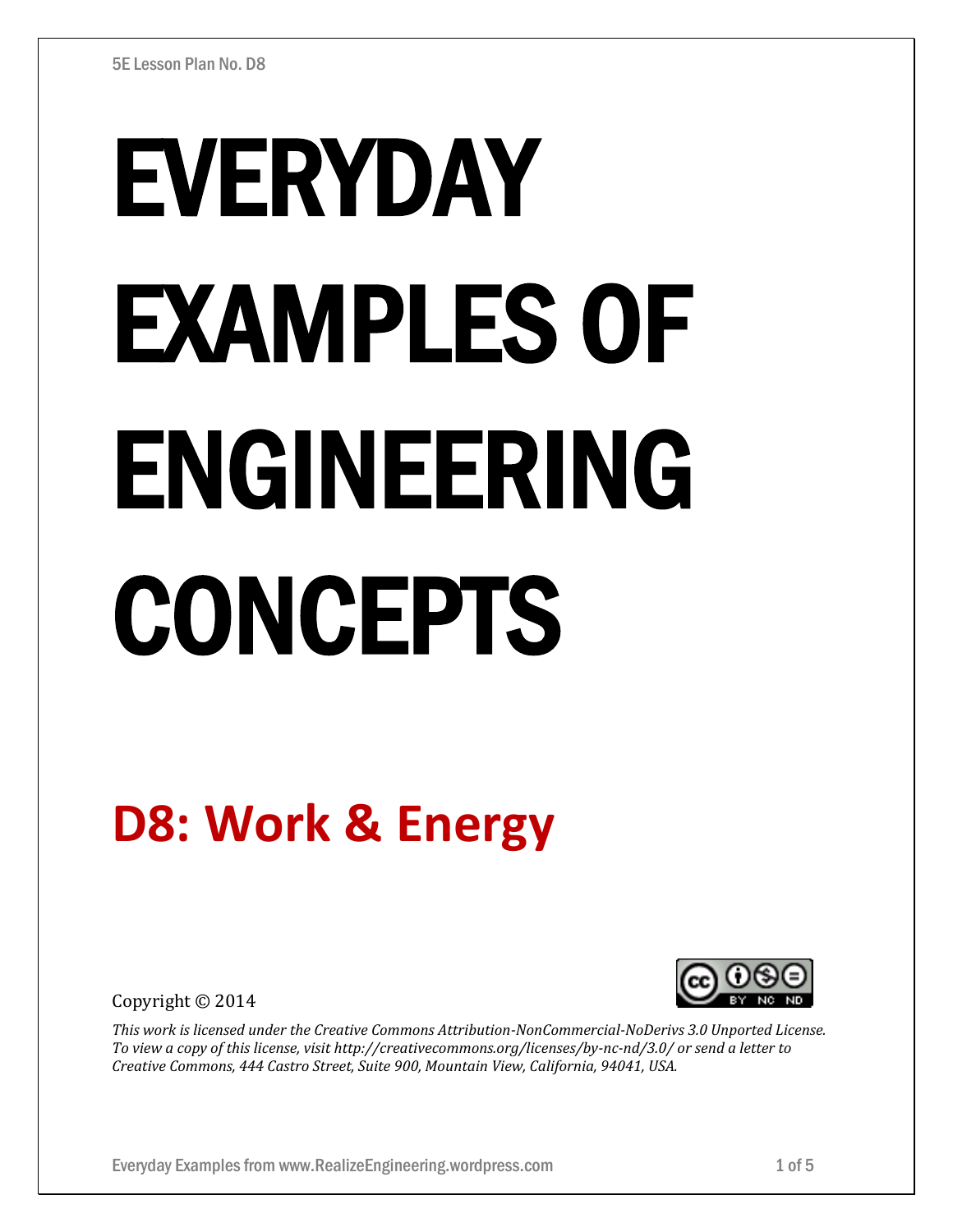*This is an extract from 'Real Life Examples in Dynamics: Lesson plans and solutions' edited by Eann A. Patterson, first published in 2006 (ISBN:978-0-615-20394-2) which can be obtained online at www.engineeringexamples.org and contains suggested exemplars within lesson plans for Sophomore Solids Courses. Prepared as part of the NSF-supported project (#0431756) entitled: "Enhancing Diversity in the Undergraduate Mechanical Engineering Population through Curriculum Change".* 

# **INTRODUCTION**

# (from *'Real Life Examples in Dynamics: Lesson plans and solutions'*)

These notes are designed to enhance the teaching of a junior level course in dynamics, increase the accessibility of the principles, and raise the appeal of the subject to students from diverse backgrounds. The notes have been prepared as skeletal lesson plans using the principle of the 5Es: Engage, Explore, Explain, Elaborate and Evaluate. The 5E outline is not original and was developed by the Biological Sciences Curriculum Study<sup>1</sup> in the 1980s from work by Atkin and Karplus<sup>2</sup> in 1962. Today this approach is considered to form part of the constructivist learning theory and a number of websites provide easy-to-follow explanations of them<sup>3</sup>.

These notes are intended to be used by instructors and are written in a style that addresses the instructor, however this is not intended to exclude students who should find the notes and examples interesting, stimulating and hopefully illuminating, particularly when their instructor is not utilizing them. In the interest of brevity and clarity of presentation, standard derivations and definitions are not included since these are readily available in textbooks which these notes are not intended to replace but rather to supplement and enhance. Similarly, it is anticipated that these lessons plans can be used to generate lectures/lessons that supplement those covering the fundamentals of each topic.

It is assumed that students have acquired a knowledge and understanding of topics usually found in a Sophomore level course in Statics, including free-body diagrams and efficiency.

This is the second in a series of such notes. The first in the series entitled 'Real Life Examples in Mechanics of Solids' edited by Eann Patterson (ISBN: 978-0-615-20394-2) was produced in 2006 and is available on-line at www.engineeringexamples.org.

# **Acknowledgements**

 $\overline{a}$ 

Many of these examples have arisen through lively discussion in the consortium supported by the NSF grant (#0431756) on "Enhancing Diversity in the Undergraduate Mechanical Engineering Population through Curriculum Change" and the input of these colleagues is cheerfully acknowledged as is the support of National Science Foundation.

Eann A. Patterson *A.A. Griffith Chair of Structural Materials and Mechanics School of Engineering, University of Liverpool, Liverpool, UK & Royal Society Wolfson Research Merit Award Recipient*

<sup>1</sup> Engleman, Laura (ed.), *The BSCS Story: A History of the Biological Sciences Curriculum Study*. Colorado Springs: BSCS, 2001.

<sup>2</sup> Atkin, J. M. and Karplus, R. (1962). Discovery or invention? *Science Teacher* 29(5): 45.

<sup>3</sup> e.g. Trowbridge, L.W., Bybee, R.W., *Becoming a secondary school science teacher*. Merrill Pub. Co. Inc., 1990.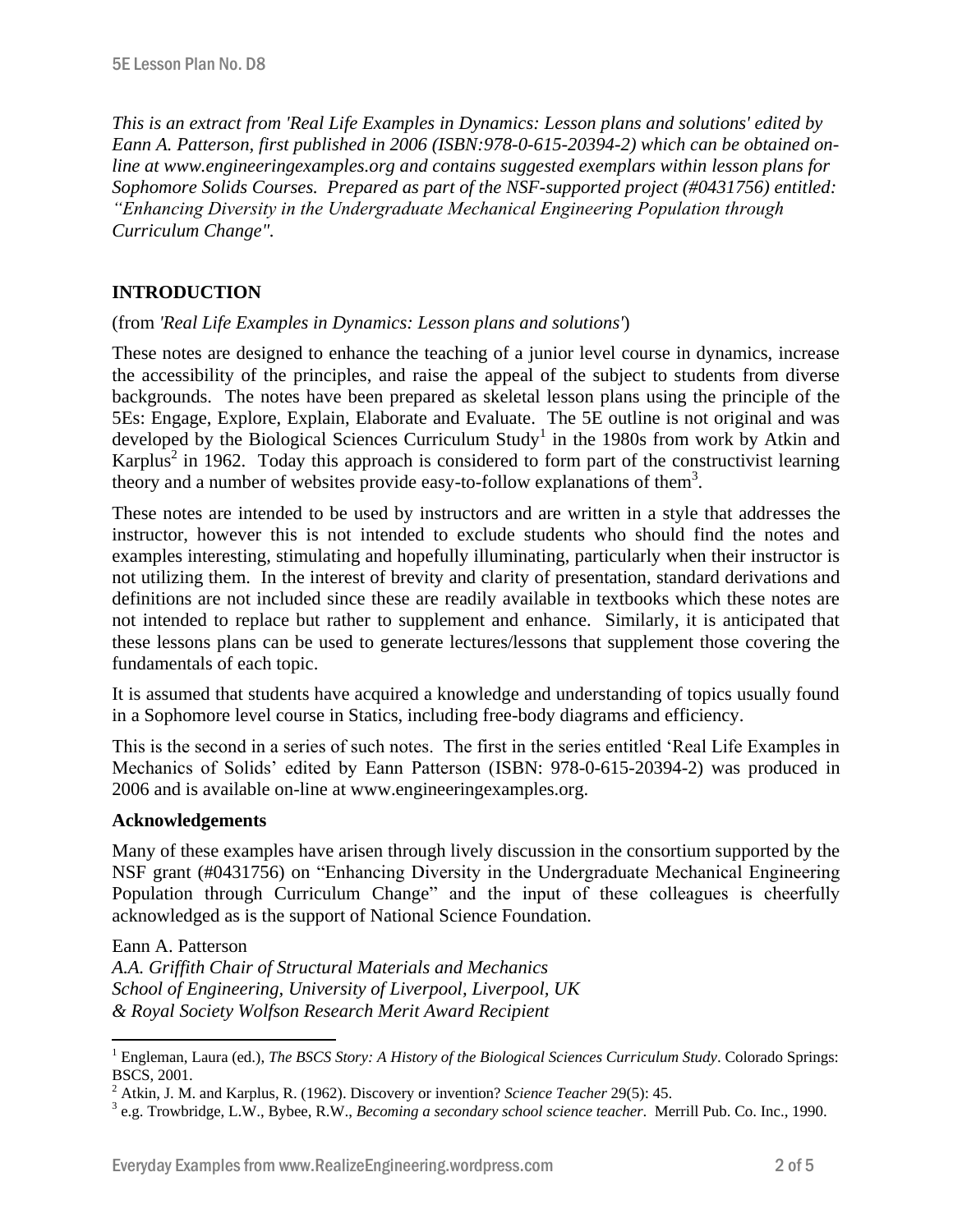# **PLANE MOTION OF RIGID BODIES**

#### 8. Topic**: Work & energy**

#### **Engage:**

Take a bag of marbles into class. Empty it onto the bench so that marbles scatter everywhere and fall off the bench. Invite students to collect them and put them on their tables.



# **Explore:**

Ask the students, working in pairs, to identify the types of energy possessed by a marble as it rolls along the bench, falls off the end and hits the floor. Invite some pairs to talk through to the class their understanding of the energy conversions. Remind them about translational kinetic energy ( $KE = mv^2/2$ ) and tell them about the concept of rotational kinetic energy (  $KE = I_o \omega^2 / 2$ ) about center of mass of a marble.

# **Explain :**

Consider the moment of inertia about the center of mass for a marble of mass 5g & radius 15mm:

$$
I = \frac{2}{5}mr^2 = \frac{2}{5}0.005 \times 0.015^2 = 4.5 \times 10^{-7} \,\text{kgm}^2
$$

The kinetic energy as it rolls along the bench at 0.5 m/s:

$$
KE = \frac{1}{2}mv^2 + \frac{1}{2}I\omega^2 = \frac{1}{2}\left(mr^2 + \frac{2}{5}mr^2\right)\omega^2 = \frac{7}{10}mr^2\omega^2
$$

where  $v = r\omega$  so  $\omega = \frac{v}{r} = \frac{0.5}{15 \times 10^{-3}} = 33.3$  $15 \times 10$ 0.5  $\overline{3}$  =  $=\frac{v}{r}=\frac{0.5}{15\times10^{-7}}$  $\omega = \frac{v}{\sqrt{5}} = \frac{0.5}{1.5 \times 10^{-3}} = 33.3 \text{ rad/s}$ 

thus, the kinetic energy of a rolling marble is given by:

$$
KE = \frac{7}{10}mr^2\omega^2 = \frac{7}{10}0.005 \times 0.015^2 \times 33.3^2 = 8.75 \times 10^{-4} \text{ J}
$$

#### **Elaborate**

Now consider a marble starting from a stationary position on the edge of the bench and rolling over the edge.

Applying conservation of energy between two positions:  $KE_1 + PE_1 = KE_2 + PE_2$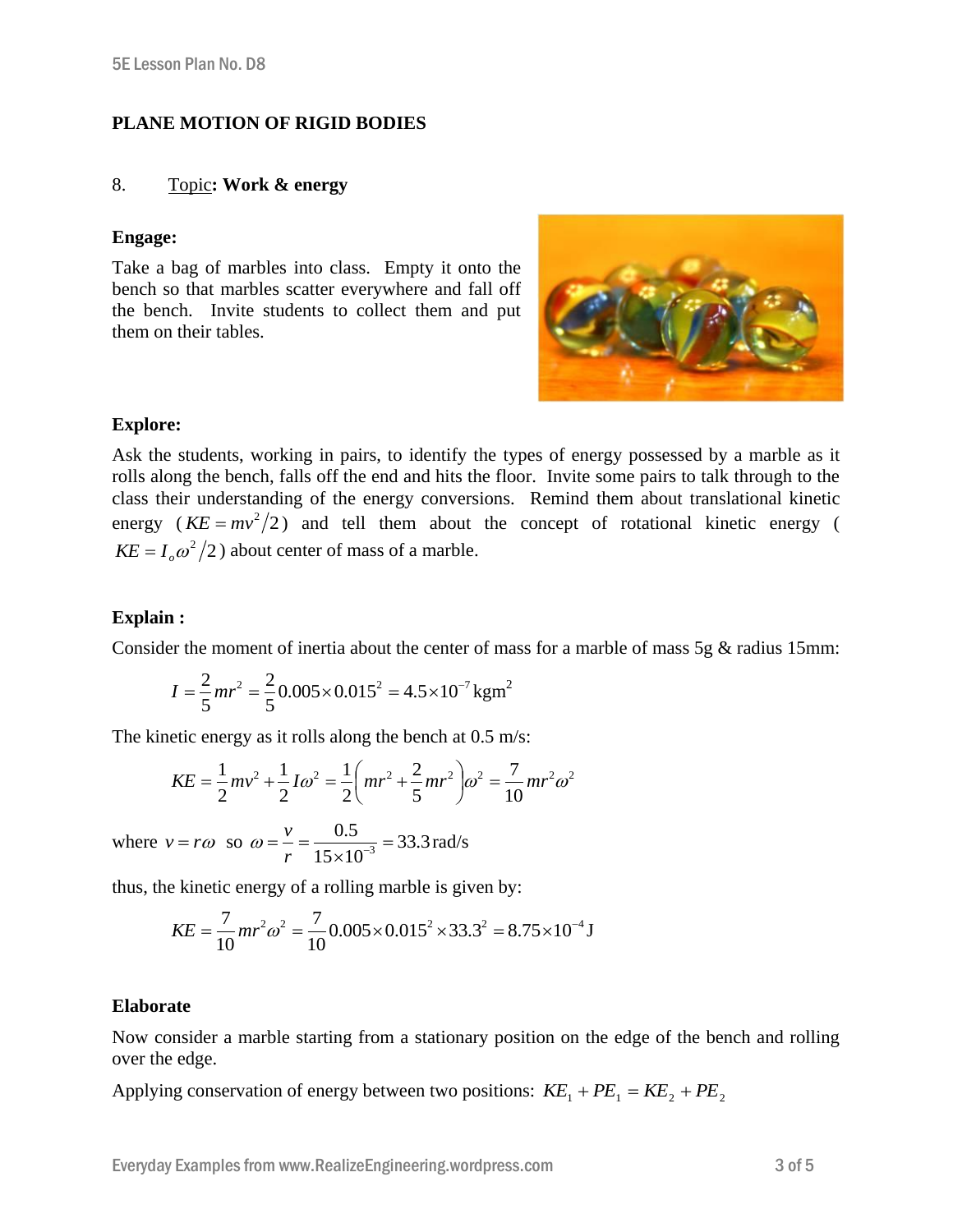*Position 1*: with the center of the marble vertically above the edge (corner) of bench.

*Position 2*: when the marble just ceases to make contact with the bench, i.e. it has rolled over the edge to an angle  $\beta$ .

Rearranging the conservation of energy expression, so that the gain in kinetic energy equals loss of potential energy, i.e.  $\Delta KE_{21} = \Delta PE_{12}$  and substituting:

$$
\frac{7}{10}mr^2(\omega_2^2-\omega_1^2)=mgr(1-\cos\beta)
$$

and the marble is initially stationary so  $\omega_1 = 0$  and *r g* 7  $2 - 10g(1 - \cos \beta)$  $\overline{c}$  $\omega_2^2 = \frac{10g(1-\cos\beta)}{2}$ 

*Free body diagram at point of losing contact, i.e. position 2:*



So resolving forces normal to the contact force at the corner, noting that when contact is lost,  $N = F_N = 0$ 

$$
\sum F_n = 0 \text{ so } -mg\cos\beta + ma_n = 0 \text{ and } -mg\cos\beta = -ma_n
$$

since 
$$
a_n = -\frac{v_2^2}{r} = -r\omega_2^2
$$
 then  $g \cos \beta = r\omega_2^2$  and  $\omega_2^2 = \frac{g \cos \beta}{r}$ 

so equating with expression above from conservation of energy:

$$
\frac{g\cos\beta}{r} = \frac{10g(1-\cos\beta)}{7r}
$$
 and  $\cos\beta = \frac{10}{17}$  i.e.  $\beta = 54^\circ$ 

The marble loses contact with the bench when it has rolled over by 54 degrees and at this instant it has a velocity:

$$
v_2 = r\omega_2 = \sqrt{gr\cos\beta} = \sqrt{9.81 \times 0.015 \times \frac{10}{17}} = 0.294
$$
 m/s

at  $54^{\circ}$  to the horizontal so that it will land at some distance from the bench, depending on the height of the bench.